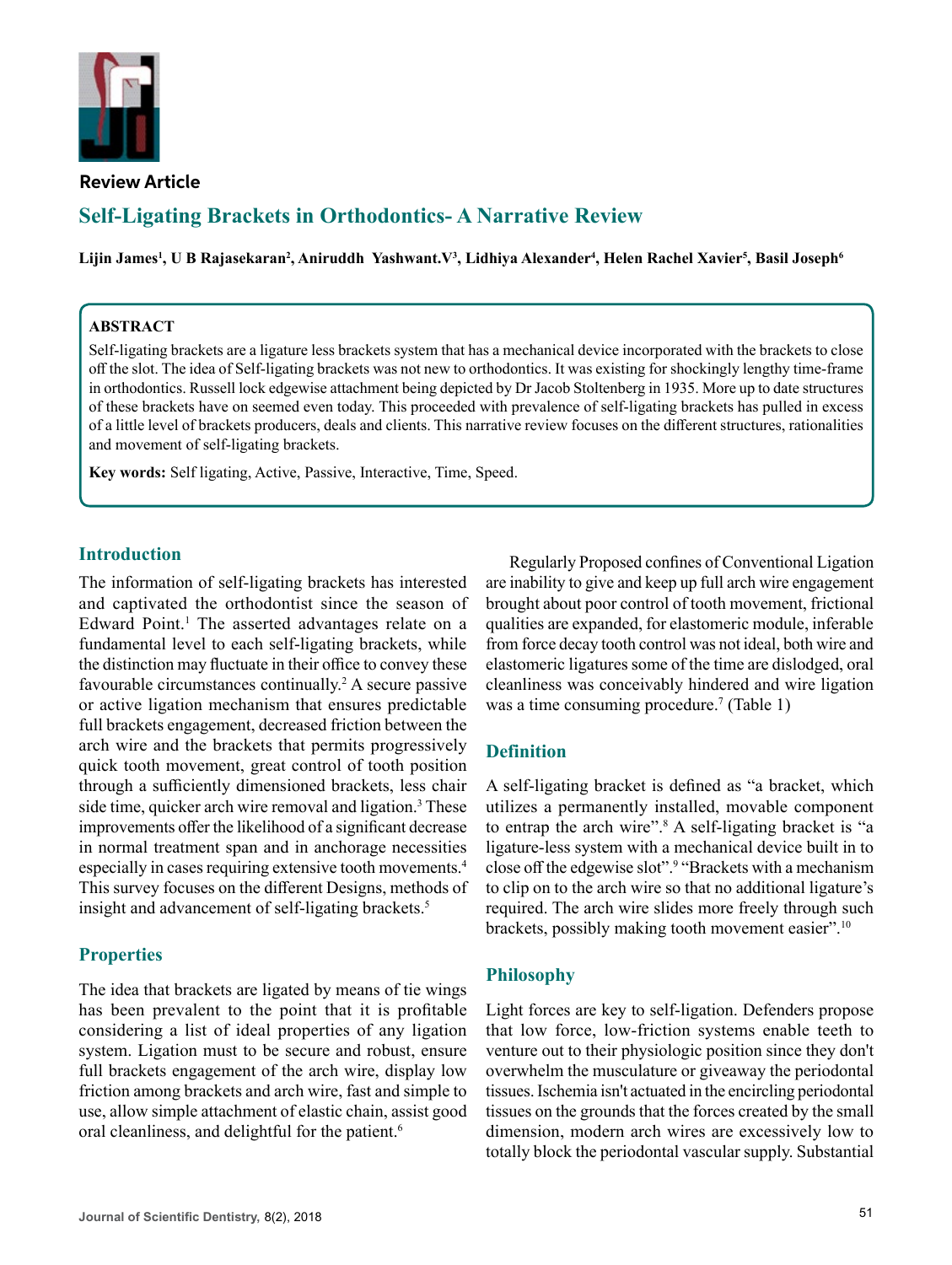forces on teeth cause hyalinization in the periodontal ligament field which conveys tooth movement to a stop.<sup>11</sup>

# **Classification**

There are three sorts of self-ligating brackets system, **Active, passive & interactive** being used in contemporary orthodontic practices. Systems that are totally passive through all phases of treatment, Systems that are totally active all through all phases of treatment, Systems that are Interactive, that is, they can display either passive or active properties throughout any phase of treatment at the carefulness and course of the clinician.12

**Active Self-ligating brackets** have an flexible segment to hold the arch wire. This flexible segment compels the arch wire slot and can store and subsequently release energy through elastic deformation. (Table 2) This delicate activity gives a light however continuous level of force on the tooth and its supporting structures, bringing about exact and controlled movement.<sup>13</sup> (Figure 1.1)

**Passive self-ligating brackets** use an rigid, movable segment to hold the arch wire. The passive self-ligating brackets have two designs Passive self-ligated brackets with rigid slide (Figure 1.2) and Examples of passive self-ligated brackets with integral "C" clip over the years.<sup>14</sup> (Figure 1.3), (Table 3 & 4)

The one of the fundamental defining moment in self-ligating is the hybrid self-ligating brackets

**Figure 1:** 1. Active Self Ligating Brackets. 2. Passive Self Ligating brackets with rigid slide. 3. Passive Self Ligating brackets with "C" clip. 4. Interactive Brackets.

with both active and passive elements known as **interactive**. 15 It was presented by American Orthodontics (Time brackets). This brackets system and its mode of function seemed to consolidate all of the desirable features that were inadequate in the systems, for example, minimal force and friction (passive) in the beginning time of treatment, torque and rotation all control (active) in the middle and completing phases of treatment. Low profile (low inout relationships), easy to open-close clip system for simplicity of wire changes and ability to accomplish completing details in a controlled manner in all three planes of space. (Figure 1.4)

# **Evolution of Self- ligating brackets**

The **Russell attachment** was the first self-ligating brackets was introduced and designed by Dr Jacob Stoltenberg in 1935 who was an orthodontic pioneer in New York.<sup>16</sup> This brackets contains a flat-head screw fitted in a round, threaded opening in the surface of the brackets. This alteration in the arch wire supports the orthodontists in simple and quick. The horizontal screw might be adjusted using a simple watch repair screw driver to achieve the required movement of tooth. Unfortunately, this design was not accomplished the correct acknowledgment nearly and completely cleared out from the market. (Figure 2.5)

In 1972, Dr. Jim Wildman of Eugene, Oregon, built up the **Edge lock brackets**, which had a round body with a rigid labial sliding top.<sup>17</sup>



**Figure 2:** 5. Russell attachment 6. Edge lock 7. Mobillock 8. Speed 9. Time 10. Twin lock 11. Damon 2 12. Damon 3MX 13. In-Ovation R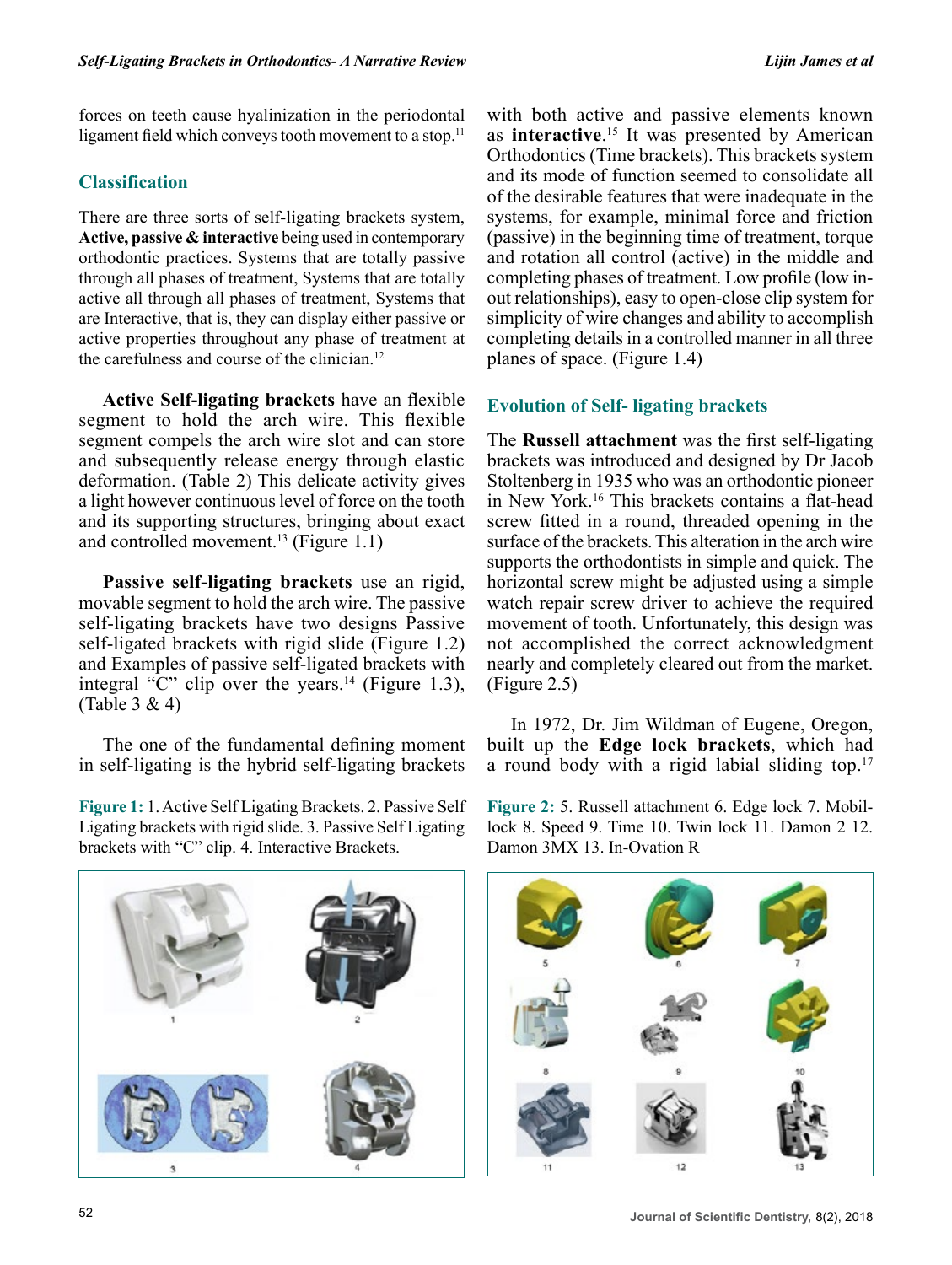A special opening tool was used to move the slide occlusally for arch wire insertion. At the point when the cap was close over the arch wire with finger pressure, the brackets slot was changed converted to a tube. The rigid nature of this external fourth wall rendered the brackets "passive" in its interplay with the arch wire. The Edgelok was the first selfligating brackets, and the first to appreciate any kind of business achievement. (Figure 2.6)

A comparative bracket, found out by Dr. Franz Sander of Ulm, Germany, was presented two years after the fact. The **Mobil-lock** in 1980 required a special tool to rotate the semi-circular labial disk away from any detectable hindrance or close position.18 Likewise with the Edgelok, the passive changed the brackets slot into a cylinder that inexactly contained the arch wire. Maybe as a result of the synchronous presentation of elastomeric ligatures, nonetheless, neither the Edgelok nor the Mobil-lock gained much of popularity. (Figure 2.7)

At about a similar time, Dr. Herbert Hanson of Hamilton, Ontario, was making models of selfligating brackets that by 1980 turned into the basic speed design. The **Speed Brackets** highlights a curved, flexible "Super-Flexible Spring Clip" that wraps occlusogingivally around a scale down brackets body.19 The clip is moved occlusally utilizing either a universal scaler at the gingival part of the brackets body or a curved explorer inserted into the labial window to allow arch wire placement, at that point situated gingival with finger pressure. (Figure 2.8)

The **Spring clip**, through elastic deformation, carefully imparts a light continuous level of force on the arch wire, resulting exact and controlled tooth development. Hanson depicts this as the "homing movement of the spring" the capacity of the speed brackets to reorient itself three-dimensionally until the arch wire is totally placed in the slot. Any ensuing pivot, tipping, or torqueing, amid the tooth development of any sort, results in a labial avoidance of the spring that reactivates this homing behaviour.<sup>18</sup>

In 1986, Self- ligating **Activa Brackets** in 1986, planned by Dr. Erwin Pletcher, offered another option. The Activa brackets had a rigid, curved arm that turned occluso gingivally around the cylindrical brackets body.20 The arm could be moved into a "slot open" or "slot close" position with finger pressure alone; when close, the rigid external mass of the mobile arm changed over the bracket slot into a tube.

In 1994, another self-ligating model entered the commercial centre. Structured by Dr. Wolfgang Heiser of Innsbruck, Austria, **Time** brackets is comparable in appearance to the SPEED brackets however its design and method of activity are fundamentally different.<sup>21</sup> A special instrument is used to pivot the arm gingivally into the slot open position or occlusally into the opening close position. The stiffness of the brackets arm keeps any significant interaction with the arch wire, subsequently rendering Time a passive bracket. (Figure 2.9)

The **Twin Lock brackets**, a second undertaking by Dr. Jim Wildman, were presented in 1998. Its level, rectangular slide, housed between the tie wings of an edgewise twin brackets, is moved occlusally into the slot open position with a universal scaler.18 It then slides gingivally with finger pressure to hold the arch wire in an passive arrangement. Comparative self-ligating brackets plans were presented in 1996 and 1999 by Dr. Dwight Damon of Spokane, Washington. (Figure 2.10)

**Damon SL** brackets Damon SL brackets ("An" Organization, San Diego, CA;) likewise wound up accessible in the mid-1990s and had a slide that folded over the labial surface of the brackets. A micro U-shaped wire spring lay under the slide and clicked into the two labial "bulges" on the slide to give positive open and close position These brackets were a positive advance forward, however endured two huge issues—the slides some of the time opened unintentionally and they were inclined to breakage. By and by, these brackets produced a considerable increment in the valuation for the capability of selfligation.<sup>22</sup>

**Damon 2** brackets in 2000 (Ormco Corp.) were acquainted with location the defects of Damon SL. They held a similar vertical slide activity and U-shaped spring to control opening and closing, yet set the slide inside the safe house of the tie wings.22 Joined with the introduction of metal injection moulding assembling, which allows nearer resiliences, these improvements totally wiped out unintentional slide opening or slide breakage and prompted a further increasing speed in the utilization of self-ligation. (Figure 2.11)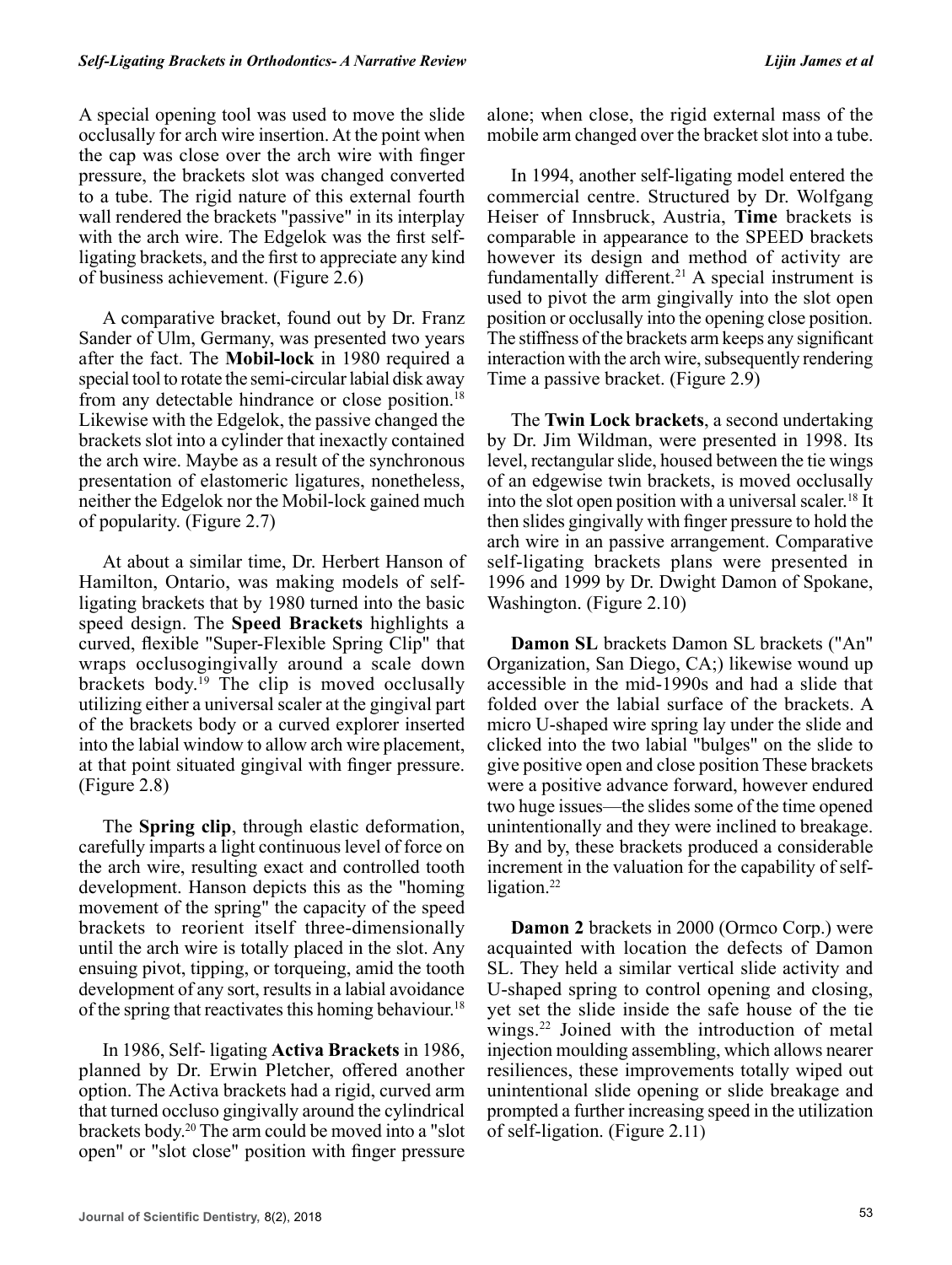**Damon 3** and **Damon 3 MX brackets** in 2004 (Ormco Corp.) Have an alternate area and activity of the holding spring, and this has delivered a simple and secure system for opening and closeting. What's more, Damon 3 brackets are semi-esthetic. Be that as it may, early creation Damon 3 brackets endured three critical issues: a high rate of bond failure, partition of metal from reinforced resin components and broken tie wings.<sup>22</sup> This was presumably because of the incredibly expanded valuation for what selfligation could do and furthermore to the more prominent ability of makers to put resources into discovering solutions. (Figure 2.12)

**GAC In-Ovation brackets** - These are fundamentally the same as the SPEED brackets in origination and configuration, however are of a twin design.18 They are a decent, hearty structure, and no breakage of the clips has been actually experienced or revealed. Some moderately minor burdens in brackets dealing with are clear. In the first place, a few brackets are difficult to open.

In 2002, littler brackets for the front teeth ended up accessible **In-Ovation R** (Reduced). This smaller width is exceptionally welcome as far as more prominent between brackets length, In-Ovation brackets have an active clip.18 (Figure 2.13) Lingual Self- ligating Brackets In-Ovation L In-ovation C (Ceramic) is presently accessible with incomplete ceramic face for better esthetics.23 (Figure 3.14)

Philippe self-ligating brackets was presented in 2002 by Aldo Macchi.<sup>24</sup> These brackets can be bonded directly to the lingual tooth surfaces. These brackets do not have slots, just first and second request movements are conceivable. Four sorts of Philippe brackets are available: A standard medium twin (routinely use), a narrow single-wing brackets (lower incisors), a huge twin, and A three-wing brackets for the attachment of intermaxillary elastics and utilization of basic third order movements. These brackets wings are opened with a Haideman spatula. Brackets are close with a Weingart utility plier. (Figure 3.15)

**Oyster Self-ligating Brackets** was the first translucent self-ligating Brackets which was presented in 2003. It was produced using a Strong fibre glass reinforced Polymer. Cap can be evacuated and put once more. Mushroom hook for auxiliary attachments.18

**Smart** clip - In 2004, 3M Unitek presented the Smart Clip™ self-ligating brackets, which is not the same as other self-ligating brackets in that it doesn't have a slide or clip to hold the wires.<sup>25</sup> Rather it contains a nickel-titanium cut on each side of the twin brackets that secures in the wire. The arch wire is embedded by utilizing finger pressure to push it past the flexible clip. This requires a specially designed instrument from 3M Unitek™. (Figure 3.16)

**Phantom** is a polychromic self-ligating bracket which was additionally presented at the ESLO congress in Venice, June 2006. These brackets are bonded directly in the mouth after arrangement of the lingual surfaces of the teeth by reshaping and filling all inconsistencies with flowable composite.<sup>18</sup>

**Opal** (Ultradent)- The Opal brackets is an aloof brackets which was made in year 2004. It comprises of a translucent fibre-reinforced composite polymer. It has a smooth and adjusted one-piece design with an incorporated lid mechanism for self-ligation. Opening occurs with a special instrument from the incisal direction.18 The Opal brackets are smooth and delicate on the delicate tissues and initially it was very esthetics. It is sensibly simple to position and has simple to peruse, great markings. Cleaning of the brackets is best embraced by a hygienist or other dental human services proficient. The bracket stains effectively.

**Opal M** (Ultradent)- The Opal M brackets is a passive brackets and is delivered utilizing the metal injection moulding system (MIM) and was produced

**Figure 3:** 14. In-Ovation C, 15. Philippe Brackets 16. Smart clip 17. Bio-Quick 18. Clarity SL 19. Alias

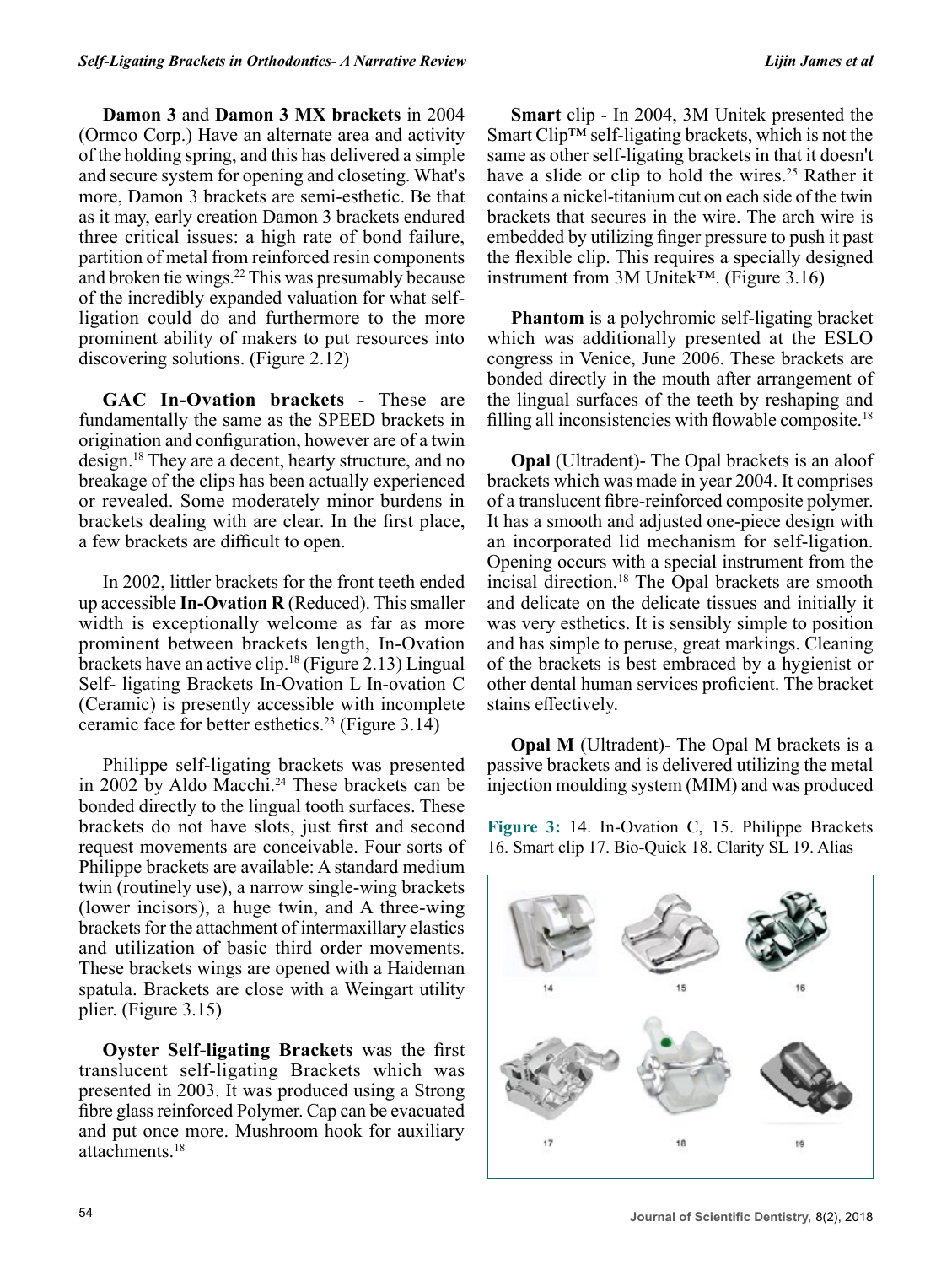| <b>Parameters</b>         | <b>Self-Ligated</b>                            | <b>Conventionally Ligated</b>           |
|---------------------------|------------------------------------------------|-----------------------------------------|
| <b>Esthetics</b>          | Some designs permits significant               |                                         |
|                           | miniaturization                                | Limited miniaturization                 |
| <b>Force Level</b>        | Permits use of lighter forces                  | Requires heavier force levels           |
| <b>Force Delivery</b>     | Light initial force                            | High initial force                      |
|                           |                                                | Stainless steel: High                   |
| <b>Friction</b>           | Predictable, very low                          | Elastomeric: Very high                  |
|                           | Significantly reduced risk of percutaneous     |                                         |
| <b>Infection Control</b>  | injury                                         | Increased risk of percutaneous Injury   |
|                           | Fewer instruments required during arch wire    | Many instruments required               |
| <b>Instrumentation</b>    | changes                                        | during arch wire changes                |
|                           | Movable, integral component creates outer      | Stainless steel or elastomeric          |
| <b>Ligation</b>           | fourth wall                                    | Ligatures                               |
| <b>Ligation Stability</b> | Retains original form throughout treatment     | Loses initial shape and tightness       |
| <b>Office Visits</b>      | Shorter, less frequent visits                  | Longer, more frequent visits            |
| <b>Oral Hygiene</b>       | Wingless designs easy to clean                 | Difficult to clean—food traps           |
| <b>Patient Comfort</b>    | Only slight discomfort with wire Changes       | Teeth usually sore after Ligation       |
| <b>Sliding Mechanics</b>  | Ideally suited for efficient tooth translation | Slow due to binding of arch wire        |
| <b>Treatment Time</b>     | Overall treatment reduced by about four months | Longer, especially in extraction cases. |

|  | Table 1 Self-Ligated Brackets vs Conventionally Ligated Bracket. |  |
|--|------------------------------------------------------------------|--|
|  |                                                                  |  |

**Table 2.** The following are active self-ligating brackets.

| <b>Active self-ligating brackets</b> |      |
|--------------------------------------|------|
| Wall she in                          | 1962 |
| Speed                                | 1973 |
| Time                                 | 1994 |
| In-Ovation                           | 2000 |
| <b>Evolution LT</b>                  | 2002 |
| In-Ovation R                         | 2002 |

**Table 3.** Examples of passive self-ligating brackets with rigid slide over the years.

| Passive self-ligating brackets with rigid slide |      |
|-------------------------------------------------|------|
| Boyd and Richardson                             | 1933 |
| Laskin                                          | 1945 |
| Johnson                                         | 1954 |
| Rubin & Rubin                                   | 1963 |
| Brunson & Davis                                 | 1966 |
| Edgelok                                         | 1973 |

| Mobil lock | 1974 |
|------------|------|
| Foerster   | 1980 |
| Activa     | 1986 |
| Damon SL 1 | 1997 |
| Twinlock   | 1997 |
| Damon 2    | 1999 |
| Opal       | 2004 |
| Oyster     | 2004 |
| Damon 3    | 2005 |

**Table 4.** Examples of passive brackets with integral "C" clips over the years

| Passive brackets with integral "C" clips |      |
|------------------------------------------|------|
| Brusse and goddard                       | 1941 |
| Kesling                                  | 1959 |
| <b>Brader</b>                            | 1967 |
| Fogel and magill                         | 1989 |
| Smart clip                               | 2004 |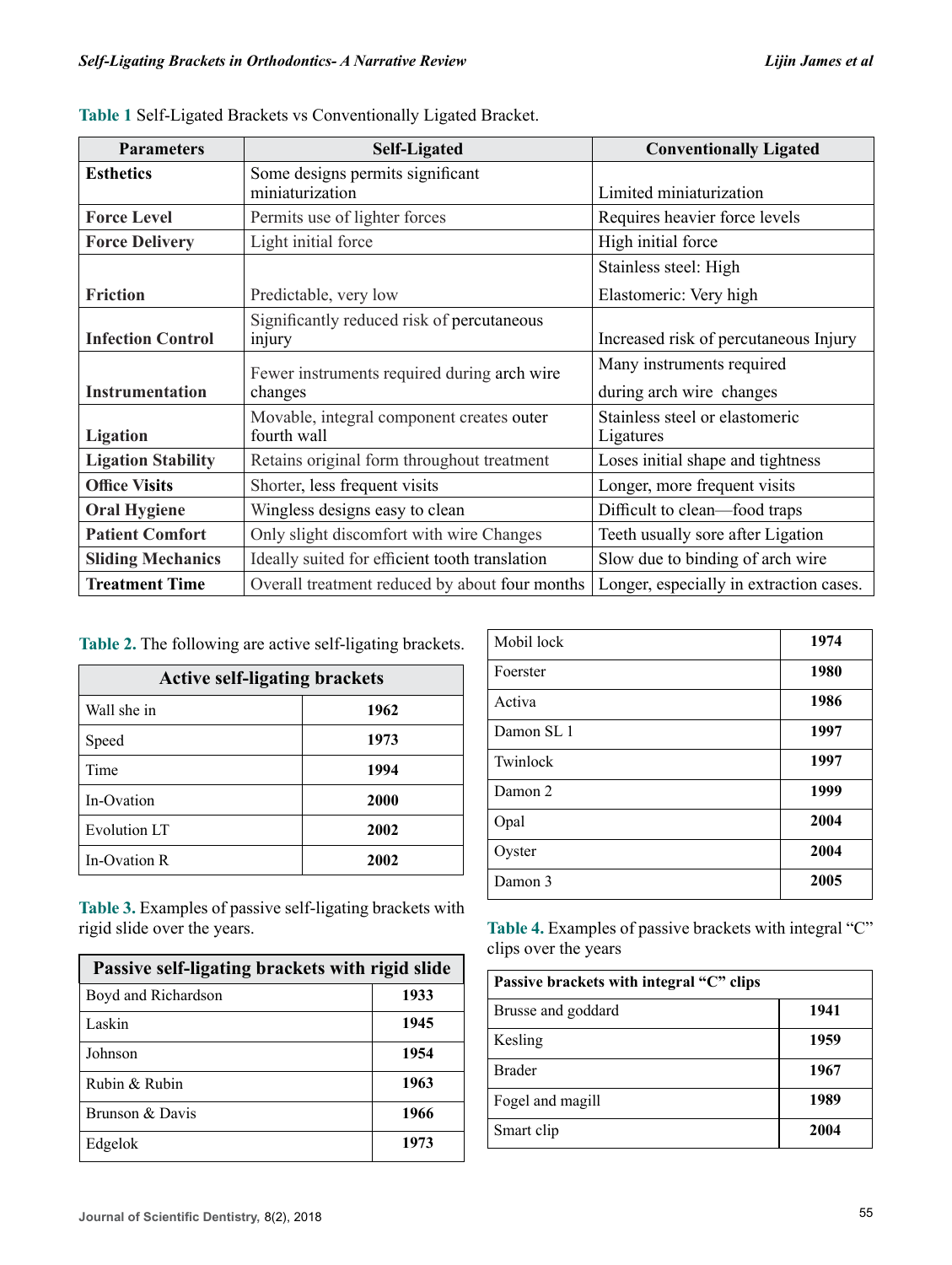in 2006. The moulding is trailed by sintering.<sup>12</sup> The brackets are smooth, as the edges are pleasantly adjusted, and it has a "lid" that covers the opening. Opening is from the incisal, utilizing a uniquely structured instrument.

**Bio Quick LP** (Forestadent)- The Quick brackets is a functioning brackets. It is a one-piece design using metal injection shaping (MIM), trailed by sintering. The elastic clip is produced using chromium– molybdenum composite. This brackets can be opened with an exceptionally structured instrument either from the gingival or labial viewpoints.<sup>14</sup> The clip instrument is anything but difficult to work. The problems of these brackets are esthetic; likewise with every metal bracket, it may not meet patients' highest necessities. (Figure 3.17)

**Clarity SL** (3M Unitek) - The clarity SL brackets is a passive system that comprises of a ceramic body and was produced in year 2007. This has a metal slot joined in the ceramic base to improve the frictional attributes. As in the Smart Clip brackets,<sup>18</sup> the selfligating mechanism comprises of a NiTi cut that is fixed to the mesial and distal parts of the twin brackets. Special tools are accessible for inseting and removing arch-wires. (Figure 3.18)

**Recent advances of Self- ligating brackets**, **ALIAS** lingual straight wire appliance bracket system was created by Takeyomoto and Scuzzu with world first passive self- ligating lingual brackets with square slot takes into consideration improved movement and the more significant interbrackets distances make the aligning stage easier.<sup>26</sup> (Figure 3.19)

**Recycling of self-ligating brackets** results Carburizing of spring clips which prompts fragile crack. Normally it isn't prescribed.<sup>27</sup>

## **Conclusion**

The narrative review in this article demonstrates a portion of some self - ligating systems that will replace the ligating systems in future. In the meantime these are minimal costly this can be weighed against the numerous long stretches of clinical time they spare. While further refinements are attractive and further examinations basic, current brackets can convey quantifiable advantage without lifting a finger of use. The long, slow, yet quickly accelerating ascend to noticeable quality of self-ligation has accordingly brought up a plenty of issues about brackets design, treatment procedure, and treatment objectives. A few inquiries are moderately simple to research. Others are progressively hard to measure, yet are drawing in a lot nearer and increasingly able consideration on the grounds that their clinical significance is a lot more significant.

## **Abbreviations**

|      | <b>ESLO</b> European Society of lingual orthodontics |
|------|------------------------------------------------------|
| NiTi | Nickel titanium                                      |

### **References**

- 1. Harradine NWT: Self-ligating brackets: where are we now? J Orthod 2003; 30:262-273
- 2. Wolfgang Heiser. A new orthodontic philosophy. J Clin Orthod 1998; 35: 44-53
- 3. Pizzoni L, Ravnholt G, Melsen B. Frictional forces related to self-ligating brackets. Eur J Orthod 1998; 20:283-91.
- 4. Paduano S, Cioffi I, Iodice G, Rapuano A, Silva R. Time efficiency of self-ligating vs conventional brackets in orthodontics effect of appliances and ligating systems. Prog Orthod 2008; 9:74-80.
- 5. Matasa CG. Self-engaging brackets: passive vs. active. The Orthodontic Materials Insider.1996; 9:5-11.
- 6. Baccetti T, Franchi L. Friction produced by types of elastomeric ligatures in treatment mechanics with the preadjusted appliance. Angle Orthod 2006; 76:211-6.
- 7. Gandini P, Orsi L, Bertoncini C, Massironi S, Franchi L. In vitro frictional forces generated by three different ligation methods. Angle Orthod 2008; 78:917-21
- 8. Woodside DG, Berger JL, Hanson GH 2005 'Chapter 17: Self-Ligation Orthodontics with the SPEED Appliance' in T.M. Graber, R.L. Vanarsdall, K.W.L. Vig (Editors) *Orthodontics: Current Principles & Techniques* St. Louis: Elsevier Mosby p. 717-752
- 9. Cacciafesta V, Sfondrini MF, Ricciardi A, Scribante A, Klersy C, Auricchio F; Evaluation of friction of stainless steel and esthetic self-ligating brackets in various bracket-arch wire combinations. Am J Orthod Dentofacial Orthop. 2003; Oct; 124(4):395-402. Paduano S, Cioffi I, Iodice G, Rapuano A, Silva R. Time efficiency of self-ligating vs conventional brackets in orthodontics: effect of appliances and ligating systems. Prog Orthod 2008; 9
- 10. Ludwig B, Bister D, Baumgaertel S. Self ligating in orthodontics. Newyork: Thieme Book, 2012. Pizzoni, L.; Ravnholt, G.; Melsen, B. (1998).
- 11. Frictional forces related to self-ligating brackets. European Journal of Orthodontics, Vol. 20, No. 3, pp. 283-29
- 12. Brauchli LM, Steineck M, Wichelhaus A. Active and passive self-ligation: a myth? Part 1: torque control. Angle Orthod. 2012 Jul; 82(4):663-9.
- 13. Pandis N, Polychronopoulou A, Eliades T. Active or passive selfligating brackets? A randomized controlled trial of comparative